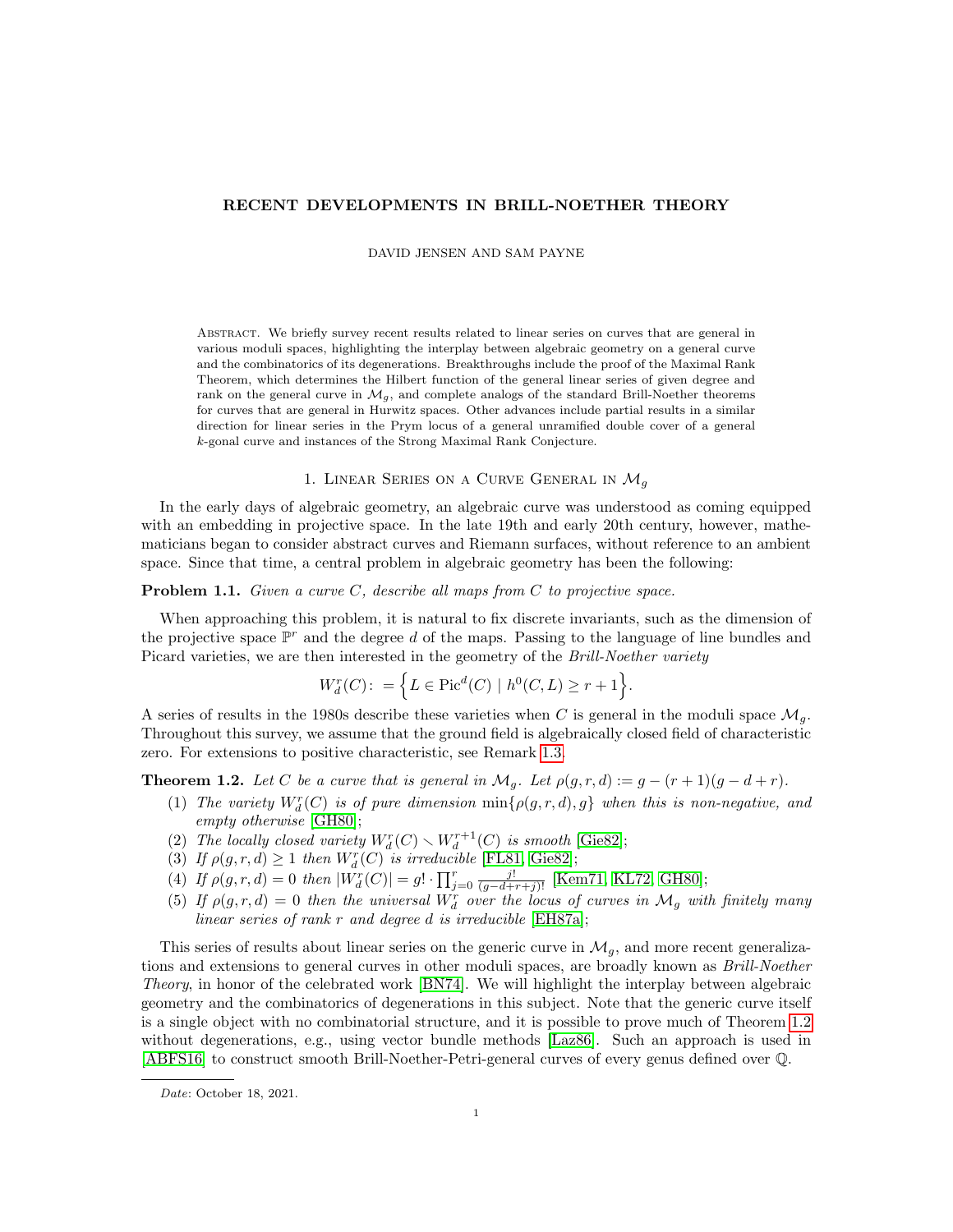In this brief survey, we emphasize the role of degenerations and their associated combinatorics in Brill-Noether theory. The numerical invariants appearing in Theorem [1.2](#page-0-0) have rich combinatorial significance and intricate combinatorial structures come to the surface in various proofs by degeneration methods. For instance, when  $\rho(g, r, d) = 0$ , the number of points in  $W_d^r(C)$  is equal to the number of standard tableaux on the rectangular Young diagram  $\lambda(g, r, d)$  with  $r + 1$  columns and  $g - d + r$  rows. A beautiful recent generalization says that the holomorphic Euler characteristic of  $W_d^r(C)$  is equal to the number of set-valued tableaux on  $\lambda(g, r, d)$  [\[ACT21,](#page-8-2) [CP21\]](#page-9-7).

In general, the codimension of  $W_d^r(C)$  in  $Pic^d(C)$  is the number of boxes in  $\lambda(g, r, d)$ . In some degeneration arguments, the limit of  $W_d^r(C)$  breaks into pieces that are naturally in bijection with the standard fillings of  $\lambda(g, r, d)$  with entries from  $\{1, \ldots, g\}$ . In others, the limiting pieces are related to solutions of an intersection problem on a Grassmannian, which is in turn related to the combinatorics of Young tableaux via Schubert calculus. The degeneration methods that have appeared in the Brill-Noether literature are themselves rich and varied. The limits of C that have been fruitfully considered include g-nodal [\[GH80,](#page-9-0) [Gie82\]](#page-9-1) and g-cuspidal rational curves [\[EH83a\]](#page-9-8), flag curves with g elliptic tails [\[EH83b,](#page-9-9) [EH87a\]](#page-9-5), chains of elliptic curves [\[Oss14\]](#page-9-10), and tropical curves, most often chains of g loops [\[CDPR12,](#page-8-3) [JP14\]](#page-9-11).

Non-degenerative methods from algebraic geometry and the combinatorics of various degenerations all continue to play key roles in current developments in Brill-Noether theory. In some cases, similarities in the combinatorial structures that appear through otherwise disjoint approaches are enough to yield new insights and breakthroughs. We hope readers will be enticed to dive more deeply into the details of this subject, to enjoy and appreciate the interplay between algebraic geometry and combinatorics in the study of special linear series on general curves.

<span id="page-1-0"></span>Remark 1.3. Here, we mention extensions of the surveyed results to positive characteristic. Theorems [1.2](#page-0-0) and [4.3](#page-7-0) hold in arbitrary characteristic. Theorem [3.1](#page-4-0) holds in characteristic not 2. Theorem [2.7](#page-3-0) pre-supposes irreducibility of the Hurwitz space  $\mathcal{H}_{k,g}$ , which is known in characteristic greater than  $k$  [\[Ful69\]](#page-9-12). Nevertheless, the analog of parts  $(1)-(4)$  holds for some component of  $\mathcal{H}_{k,q}$  in arbitrary characteristic, as does the analog of part (5) in any characteristic not dividing k. Theorem [3.3](#page-5-0) pre-supposes irreducibility of the moduli of chains of covers; we are unaware of any extensions to positive characteristic. Nevertheless, the analog of Theorem [3.3](#page-5-0) holds for some component of this moduli space in all characteristics not equal to 2, 3, or 5 and not dividing  $k$ .

Acknowledgments. We are grateful to Gavril Farkas, Eric Larson, Hannah Larson, Yoav Len and Nathan Pflueger for helpful comments on an earlier draft of this survey.

The first author was supported by NSF DMS–2054135. The second author was supported by NSF DMS–2001502 and DMS–2053261.

## 2. Hurwitz-Brill-Noether Theory

<span id="page-1-2"></span>Theorem [1.2](#page-0-0) answers many natural questions about the geometry of  $W_d^r(C)$  when C is general in  $\mathcal{M}_q$ . But what about curves that are not general? If a curve C admits an atypical linear series, what does that imply about the existence and behavior of other linear series on C? One compelling special case is the following analog of Problem [1.1](#page-0-1) for curves with a special pencil.

**Problem 2.1.** If  $\pi: C \to \mathbb{P}^1$  is a general cover of genus g and degree k, describe  $W_d^r(C)$ .

Here, a general cover means that  $C \to \mathbb{P}^1$  is general in an appropriate Hurwitz space. At first glance, all of the beautiful structures from classical Brill-Noether theory for curves general in  $\mathcal{M}_q$ seem to break down. One can, without much difficulty, construct examples where  $W_d^r(C)$  is not equidimensional, and  $W_d^r(C) \setminus W_d^{r+1}(C)$  is singular.

<span id="page-1-1"></span>**Example 2.2.** Let  $\pi: C \to \mathbb{P}^1$  be a general cover of genus 6 and degree 3. Then  $W_4^1(C)$  is the disjoint union of a 1-dimensional component consisting of line bundles of the form  $\pi^* \mathcal{O}(1) \otimes \mathcal{O}_C(p)$ for  $p \in C$  and an isolated point  $K_C \otimes \pi^* \mathcal{O}(-2)$ .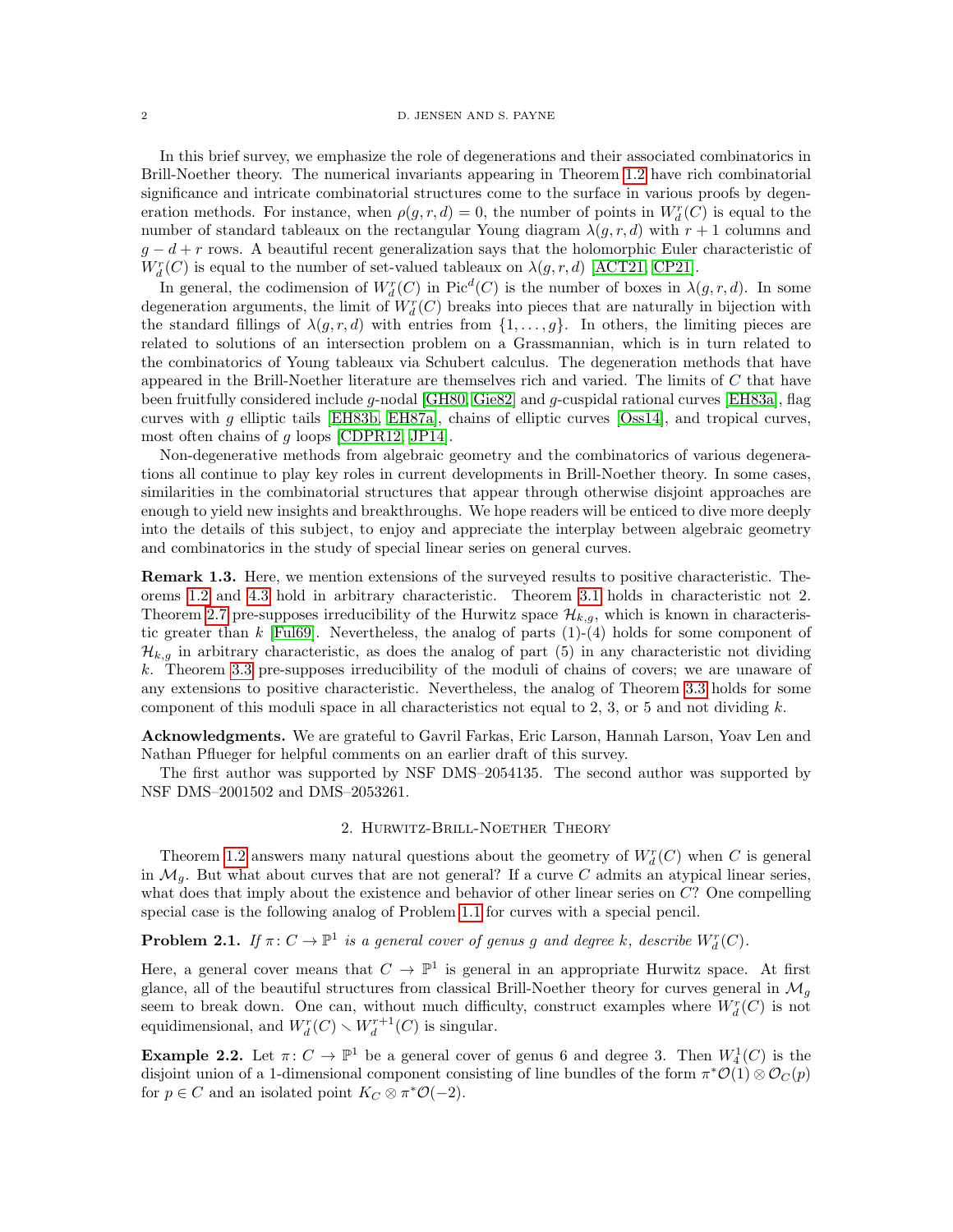Nevertheless, special cases have been fully understood for many years, including all cases where  $C \to \mathbb{P}^1$  has degree 2 or 3 [\[Cli78,](#page-8-4) [Mar46\]](#page-9-13). In the 1990s, researchers considered higher degree covers, found upper bounds for  $\dim W_d^r(C)$ , and proved the existence of components of certain specified dimensions [\[Mar96,](#page-9-14) [BK96,](#page-8-5) [CM99\]](#page-8-6). More recently, Pflueger used tropical methods on a chain of loops to produce an improved upper bound for dim  $W_d^r(C)$ , which he conjectured to be sharp [\[Pfl17\]](#page-10-0). Pflueger also remarked that his results could be proved by similar combinatorial arguments using degeneration to a chain of elliptic curves instead of tropical degenerations, and both perspectives have been useful in subsequent work.

Pflueger's work inspired a new wave of interest in this area. His conjecture was proved by Ranganathan and the first author, using the algebraic geometry of curves in toric varieties in combination with tropical geometry and log deformation theory.

**Theorem 2.3** ([\[JR21\]](#page-9-15)). Let  $C \to \mathbb{P}^1$  be a general cover of genus g and degree k. Then

$$
\dim W_d^r(C) = \max_{\ell \in \{0, ..., r'\}} \rho(g, r - \ell, d) - \ell k,
$$

where  $r' = \min\{r, g - d + r - 1\}.$ 

Here,  $W_d^r(C)$  may not have pure dimension, and dim  $W_d^r(C)$  means the maximum of the dimensions of its components. This analog of Theorem [1.2\(](#page-0-0)1) has been followed by more comprehensive results, giving a description of all components of  $W_d^r(C)$ , along with their dimensions and basic properties. The starting point for this subsequent work is a stratification of  $W_d^r(C)$ , using the following discrete invariants that generalize the Maroni invariants of trigonal curves, introduced independently by H. Larson [\[Lar21\]](#page-9-16) and by Cook-Powell and the first author [\[CJ19\]](#page-8-7).

We say that a line bundle has *splitting type*  $\mu = (\mu_1, \ldots, \mu_k)$  if  $\pi_* L \cong \bigoplus_{i=1}^k \mathcal{O}(\mu_i)$ . The splitting type of a line bundle  $L$  is a more refined invariant than its rank and degree; it encodes the rank of  $L \otimes \pi^* \mathcal{O}(m)$  for all integers m.

Definition 2.4. The splitting type locus is

$$
W^{\mu}(C,\pi): = \Big\{ L \in \text{Pic}(C) \mid \pi_*L \cong \bigoplus_{i=1}^k \mathcal{O}(\mu_i) \Big\}.
$$

**Remark 2.5.** Note that  $W^{\mu}(C, \pi) \subset Pic(C)$  is locally closed; it is the analog of  $W_d^r(C) \setminus W_d^{r+1}(C)$ in the setup for Theorem [1.2.](#page-0-0)

The analog of Theorem [1.2](#page-0-0) for splitting type loci involves numerical invariants that again have subtle and rich combinatorial significance, with  $k$ -core partitions playing the role of arbitrary partitions in standard Brill-Noether theory. While new in this context, k-core partitions have been studied extensively in number theory, representation theory, and combinatorics. We recall the definition and a few basic properties; see  $[LM+14]$  for a fuller treatment and further references.

We identify partitions with upper-left justified Young diagrams, so the partition  $4 = 3 + 1$  is depicted by the Young diagram in Figure [1.](#page-2-0) The Young lattice  $\mathcal Y$  is the set of partitions, partially



<span id="page-2-0"></span>FIGURE 1. The Young diagram corresponding to the parition  $4 = 3 + 1$ .

ordered by inclusion of Young diagrams.

Each box in a partition determines a hook, consisting of that box, together with the boxes below it in the same column, and the boxes to the right of it in the same row. The hook length of a box is the number of boxes in the associated hook.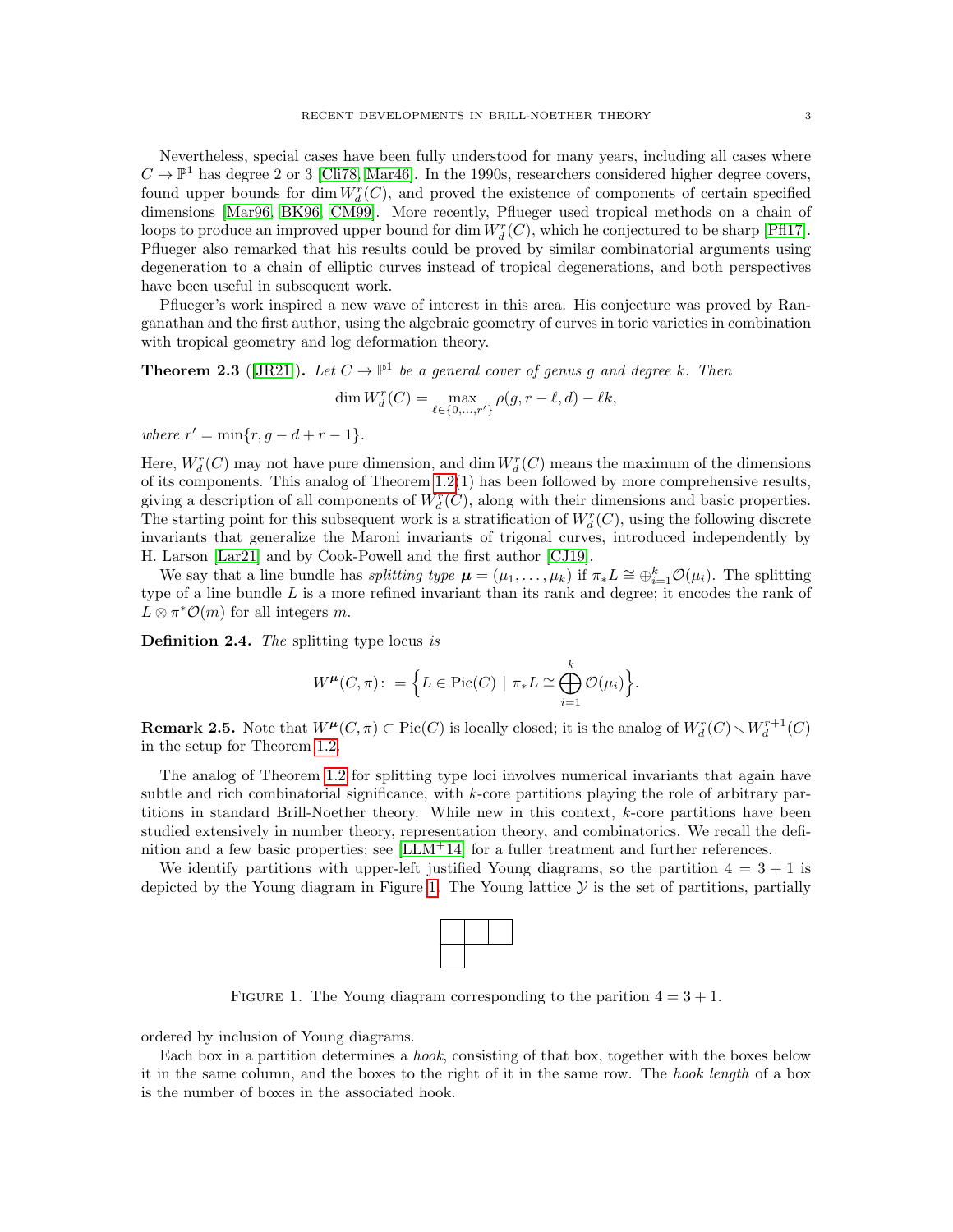**Definition 2.6.** A k-core partition is a partition in which no box has hook length equal to k.

For instance, the partition  $4 = 3 + 1$  is 3-core, but not 2-core or 4-core.

The k-core partitions  $\mathcal{Y}_k \subset \mathcal{Y}$  form a sublattice with respect to the induced partial order. For a k-core partition  $\lambda$ , we write  $r_k(\lambda)$  for the poset rank of  $[\hat{0}, \lambda] \subset \mathcal{Y}_k$ , i.e., the length of maximal chains in the interval between the empty partition  $\hat{0}$  and  $\lambda$ . Note that  $r_k(\lambda)$  is typically strictly smaller than the number of boxes in  $\lambda$ , because deleting a corner box from a k-core partition typically does not yield another k-core partition.

To each splitting type  $\mu = (\mu_1, \dots, \mu_k)$ , we associate a k-core partition  $\lambda(\mu)$  as follows:

$$
\lambda(\mu): = \Big\{(x, y) \in \mathbb{N}^2 \mid \exists m \in \mathbb{Z} \text{ s.t. } x \leq \sum_{i=1}^k \max\{0, \mu_i + m + 1\}, y \leq \sum_{i=1}^k \max\{0, -\mu_i - m - 1\}\Big\}.
$$

For example, Figure [2](#page-3-1) depicts two 3-core partitions of the form  $\lambda(\mu)$ .



<span id="page-3-1"></span>FIGURE 2. The 3-core partitions associated to the splitting types  $\mu_0 = (-4, 0, 0)$ and  $\mu_1 = (-3, -2, 1)$ .

We can now state the main results on splitting type loci.

<span id="page-3-0"></span>**Theorem 2.7.** Let  $\pi: C \to \mathbb{P}^1$  be a general cover of genus g and degree k. Then

- (1) The locally closed subvariety  $W^{\mu}(C, \pi) \subset Pic^{d}(C)$  has pure dimension  $g r_{k}(\lambda(\mu))$  when this is nonnegative, and is empty otherwise [\[Lar21,](#page-9-16) [CJ19\]](#page-8-7);
- (2) If  $q r_k(\lambda(\mu)) \geq 0$  then  $W^{\mu}(C, \pi)$  is smooth [\[Lar21\]](#page-9-16);
- (3) If  $g r_k(\lambda(\mu)) \geq 1$  then  $W^{\mu}(C, \pi)$  is irreducible [\[LLV20\]](#page-9-18);
- (4) If  $g r_k(\lambda(\mu)) = 0$  then  $|W^{\mu}(C, \pi)|$  is the number of maximal chains in the interval  $[0, \lambda(\mu)] \subset \mathcal{Y}_k$  [\[LLV20\]](#page-9-18);
- (5) If  $q-r_k(\lambda(\mu))=0$  then the universal  $W^{\mu}$  over the locus of covers in the Hurwitz space with finitely many line bundles of splitting type  $\mu$  is irreducible [\[LLV20\]](#page-9-18).

Theorem [2.7](#page-3-0) is precisely analogous to Theorem [1.2,](#page-0-0) with the lattice of k-core partitions  $\mathcal{Y}_k$  playing the role of the full lattice of partitions  $\mathcal Y$ . Indeed, Theorem [1.2](#page-0-0) says that if C is general in  $\mathcal M_q$ , then the codimension of  $W_d^r(C)$  in  $Pic^d(C)$  is the rank of the interval  $[\hat{0}, \lambda(g, r, d)] \subset \mathcal{Y}$  and if  $\dim W_d^r(C) = 0$  then  $|W_d^r(C)|$  is equal to the number of maximal chains in this interval. When k is sufficiently large, Theorem [2.7](#page-3-0) specializes to Theorem [1.2.](#page-0-0)

**Example 2.8.** Returning to Example [2.2,](#page-1-1) let  $\pi: C \to \mathbb{P}^1$  be a general cover of genus 6 and degree 3. If  $L \in W_4^1(C)$  has splitting type  $\boldsymbol{\mu} = (\mu_1, \mu_2, \mu_3)$ , then

$$
\sum_{i=1}^{3} \max\{0, \mu_i + 1\} = h^0(\pi_* L) = h^0(L) = 2
$$
 and  

$$
\sum_{i=1}^{3} \mu_i = \deg(\pi_* L) = \chi(L) - 3 = -4.
$$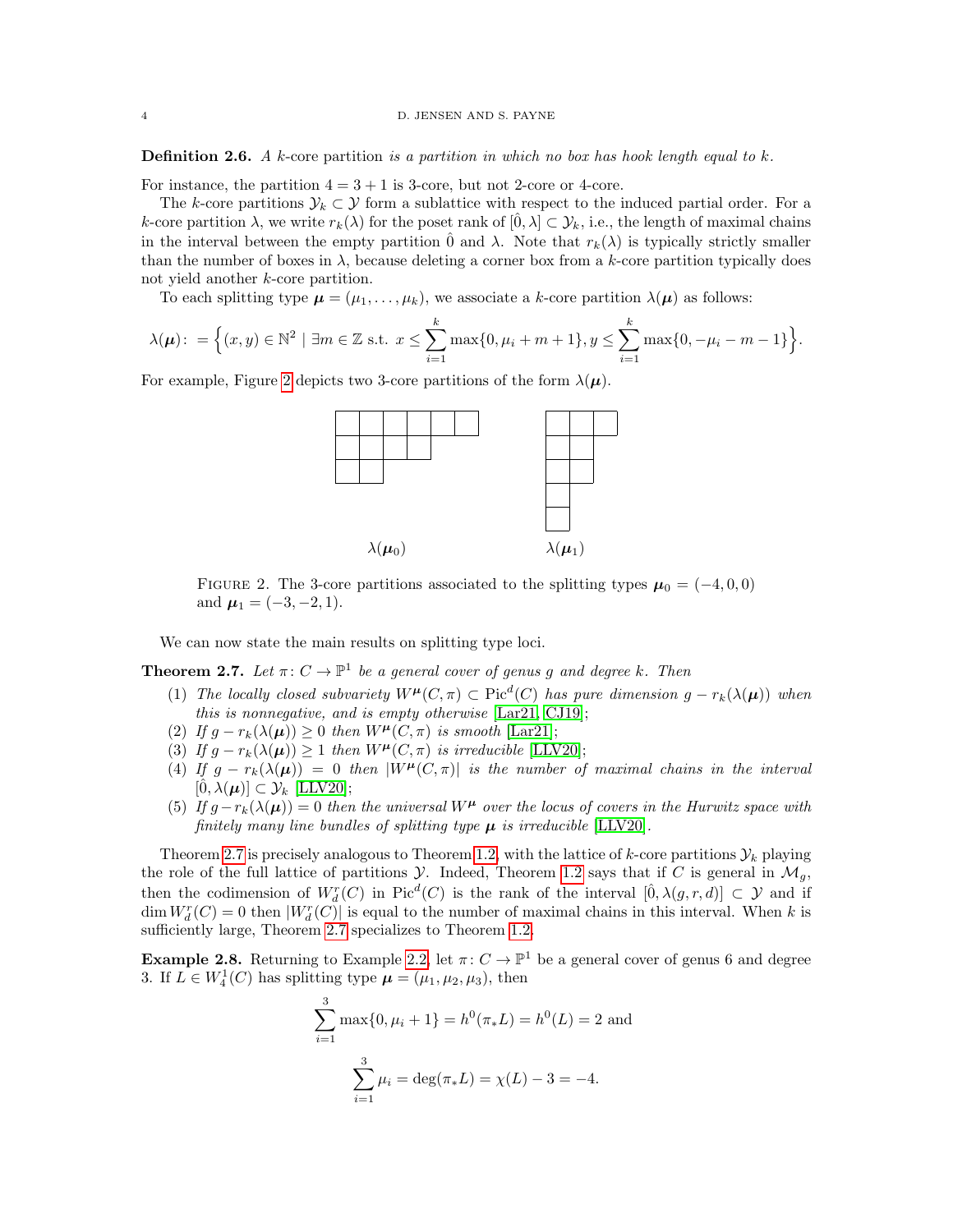The two splitting types that satisfy both these conditions and the condition that  $6 - r_3(\lambda(\mu)) \ge 0$ are  $\mu_0 = (-4, 0, 0)$  and  $\mu_1 = (-3, -2, 1)$ . Each interval  $[\hat{0}, \lambda(\mu_i)] \subset \mathcal{Y}_3$  has a unique maximal chain, as shown in Figure [3.](#page-4-1) The lengths of these chains show that  $r_3(\lambda(\mu_0)) = 6$  and  $r_3(\lambda(\mu_1)) = 5$ . By Theorem [2.7,](#page-3-0) this implies that dim  $W^{\mu_i}(C, \pi) = i$  and moreover, since the maximal chain in  $[\hat{0}, \lambda(\mu_0)] \subset \mathcal{Y}_3$  is unique,  $W^{\mu_0}(C, \pi)$  is a single point. A general trigonal curve is not hyperelliptic, so  $W_4^2(C)$  is empty and thus, as discussed in Example [2.2,](#page-1-1)  $W_4^1(C)$  has two irreducible components, one of dimension one and the other an isolated point of dimension 0.



<span id="page-4-1"></span>FIGURE 3. Maximal chains of 3-core partitions in the intervals  $[\hat{0}, \lambda(\mu_0)]$  and  $[\hat{0}, \lambda(\mu_1)]$ .

These results are proven by degeneration to a chain of elliptic curves in [\[Lar21,](#page-9-16) [LLV20\]](#page-9-18). To ensure that this degenerate curve admits a map of degree  $k$  to a rational curve, one specifies that the difference between the two attaching points on each component has torsion order  $k$  in the group law on the elliptic curve. Building on Pflueger's earlier work, one can then classify the limit linear series on this degenerate curve that are limits of line bundles of a given splitting type. The tableaux that arise from this construction are precisely those that come from maximal chains in the lattice of k-cores. The same combinatorial structures arise when approaching these problems via tropical degenerations, as in [\[CJ19,](#page-8-7) [CJ20\]](#page-8-8).

Remark 2.9. Another interesting result in late 20th century Brill-Noether Theory says that, if  $\rho(g,r,d)$  < 0 then every component of the locus in  $\mathcal{M}_g$  of curves C satisfying  $W_d^r(C) \neq \emptyset$  has codimension at most  $-\rho(g, r, d)$  [\[Ste98\]](#page-10-1). To the best of our understanding, the analogs of this statement in Hurwitz-Brill-Noether Theory, and in the Prym-Brill-Noether theory discussed below, are open problems.

# 3. Prym-Brill-Noether Theory

Let C be a smooth curve of genus g, and let  $\pi: \widetilde{C} \to C$  be an unramified double cover. In [\[Wel85\]](#page-10-2), Welters defines the Prym-Brill-Noether locus to be

$$
V^r(C, \pi) := \left\{ L \in \text{Pic}^{2g-2}(C) \mid \text{Nm}_{\pi}(L) = \omega_C, h^0(C, L) \ge r + 1, \text{ and } h^0(C, L) \equiv r + 1 \pmod{2} \right\}.
$$

The following is an analog of parts  $(1)-(4)$  of Theorem [1.2](#page-0-0) in this setting.

<span id="page-4-0"></span>**Theorem 3.1.** Let  $\pi: \widetilde{C} \to C$  be a general unramified double cover, where the base has genus g.

- (1) The variety  $V^r(C, \pi)$  is of pure dimension  $g-1-{\binom{r+1}{2}}$  when this is non-negative, and empty otherwise [\[Wel85,](#page-10-2) [Ber87\]](#page-8-9);
- (2) The singular locus of  $V^r(C, \pi)$  is  $V^{r+2}(C, \pi)$  [\[Wel85\]](#page-10-2);
- (3) If  $g 1 {r+1 \choose 2} \ge 1$  then  $V^r(C, \pi)$  is irreducible [\[Deb00\]](#page-9-19);
- (4) If  $g 1 {r+1 \choose 2} = 0$ , then  $|V^r(C, \pi)| = 2^{\binom{r}{2}} \cdot (g-1)! \cdot \prod_{i=1}^r \frac{(i-1)!}{(2i-1)!}$  [\[DCP95\]](#page-9-20).

It is possible to prove (3) and (4) using vector bundle techniques rather than degenerations [\[DCP95\]](#page-9-20). As in Theorem [1.2,](#page-0-0) the numerical invariants that appear have rich combinatorial significance, and intricate structures involving partitions and tableaux emerge in proofs via degeneration.

Remark 3.2. The Prym-Brill-Noether analog of Theorem [1.2](#page-0-0) (5) is an open problem.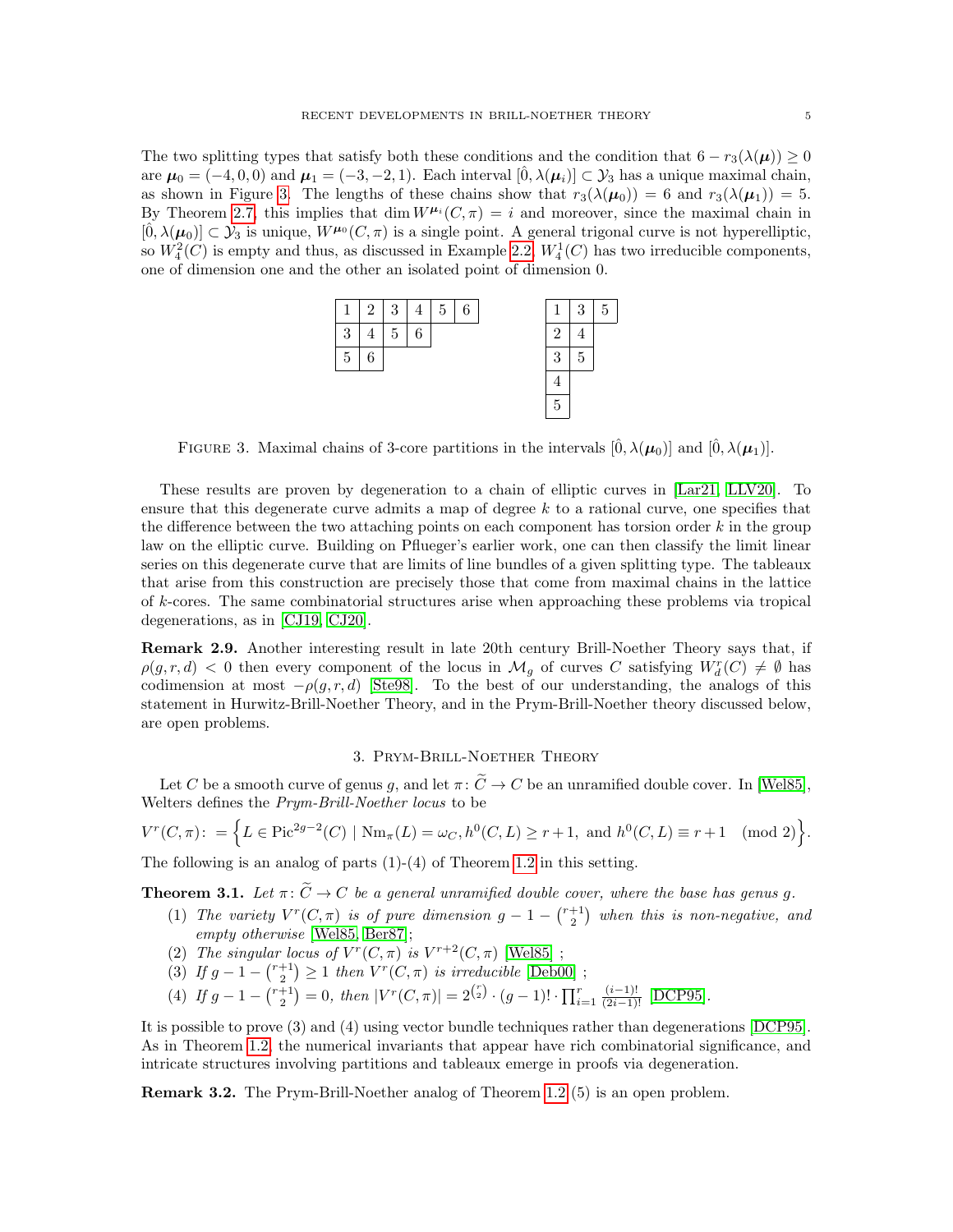

FIGURE 4. The partition  $\Delta_3$ .

Let  $\Delta_r = r + (r - 1) + \cdots + 1$  denote the isosceles triangular partition with side length r. This partition plays a role in Prym-Brill-Noether theory analogous to that of the rectangular partition  $\lambda(g, r, d)$  in the Brill-Noether theory of a general curve in  $\mathcal{M}_g$ . Indeed, Theorem [3.1](#page-4-0) says that, if  $\pi: \widetilde{C} \to C$  is a general unramified double cover, then the codimension of  $V^r(C, \pi)$  in the Prym variety is the rank of the interval  $[\hat{0}, \Delta_r] \subset \mathcal{Y}$ , and if  $\dim V^r(C, \pi) = 0$ , then  $|V^r(C, \pi)|$  is equal to the number of maximal chains in this interval.

Given Theorem [3.1](#page-4-0) for unramified double covers of a general curve, it is natural to ask next about the Prym-Brill-Noether theory of double covers of a curve C that is not necessarily general in  $\mathcal{M}_q$ . As in Section [2,](#page-1-2) a compelling special case is when C is general in the k-gonal locus, i.e., the irreducible locus of curves in  $\mathcal{M}_g$  on which the minimal degree of a pencil is k, for  $k \geq 3$ . When  $k \geq 3$ , there is an irreducible moduli space of chains of covers  $\widetilde{C} \to C \to \mathbb{P}^1$ , where the first map is an unramified double cover and the second has degree  $k$  [\[BF86\]](#page-8-10), so the generic such cover is well-defined. In this setting, recent work provides new bounds on the dimension of  $V^r(C, \pi)$ , obtained for even  $k$  in [\[LU20\]](#page-9-21) and for all  $k$  in [\[CLRW20\]](#page-8-11).

<span id="page-5-0"></span>**Theorem 3.3.** [\[LU20,](#page-9-21) [CLRW20\]](#page-8-11) Let  $\pi: \widetilde{C} \to C$  be an unramified double cover of a general k-gonal curve of genus g, with  $k \geq 3$ . Let  $\ell = \lceil \frac{k}{2} \rceil$ , and let

$$
n(r,k)\colon=\left\{\begin{array}{cc} \binom{\ell+1}{2}+\ell(r-\ell) & \text{ if } \ell\leq r-1\\ \binom{r+1}{2} & \text{ if } \ell\geq r. \end{array}\right.
$$

Then

$$
\dim V^r(C, \pi) \le g - 1 - n(r, k).
$$

This upper bound is not sharp in general. For example, consider the case where  $g = 6$  and  $k = 4$ . A general curve of genus 6 is tetragonal, so by Theorem [3.1](#page-4-0) we see that  $V^3(C, \pi)$  is empty. Since  $\ell = 2 = r - 1$ , however, Theorem [3.3](#page-5-0) yields only

$$
\dim V^3(C, \pi) \le 6 - 1 - {3 \choose 2} - 2 = 0.
$$

However, the bound is conjectured to be sharp when  $g$  is sufficiently large.

**Conjecture 3.4.** [\[CLRW20\]](#page-8-11) Let  $\pi: \widetilde{C} \to C$  be an unramified double cover of a general k-gonal curve, with  $k \geq 3$ . If  $q \gg n(r, k)$ , then

$$
\dim V^r(C, \pi) = g - 1 - n(r, k).
$$

From a combinatorial perspective, Theorem [3.3](#page-5-0) arises from studying the partition  $\Delta_r$  in the lattice of k-core partitions  $\mathcal{Y}_k$ . Note that every box in  $\Delta_r$  has odd hook length, so if k is even, then  $\Delta_r$  is a k-core partition. When k is even,  $n(r, k)$  is the rank of  $\Delta_r$  in  $\mathcal{Y}_k$ . For example, Figure [5](#page-5-1) depicts a maximal chain in the interval  $[\hat{0}, \Delta_3] \subset \mathcal{Y}_4$ . This chain has length 5, corresponding to the fact that  $n(3, 4) = r_4(\Delta_3) = 5$ .

| N |  |
|---|--|
|   |  |
|   |  |

<span id="page-5-1"></span>FIGURE 5. A maximal chain in  $\mathcal{Y}_4$ .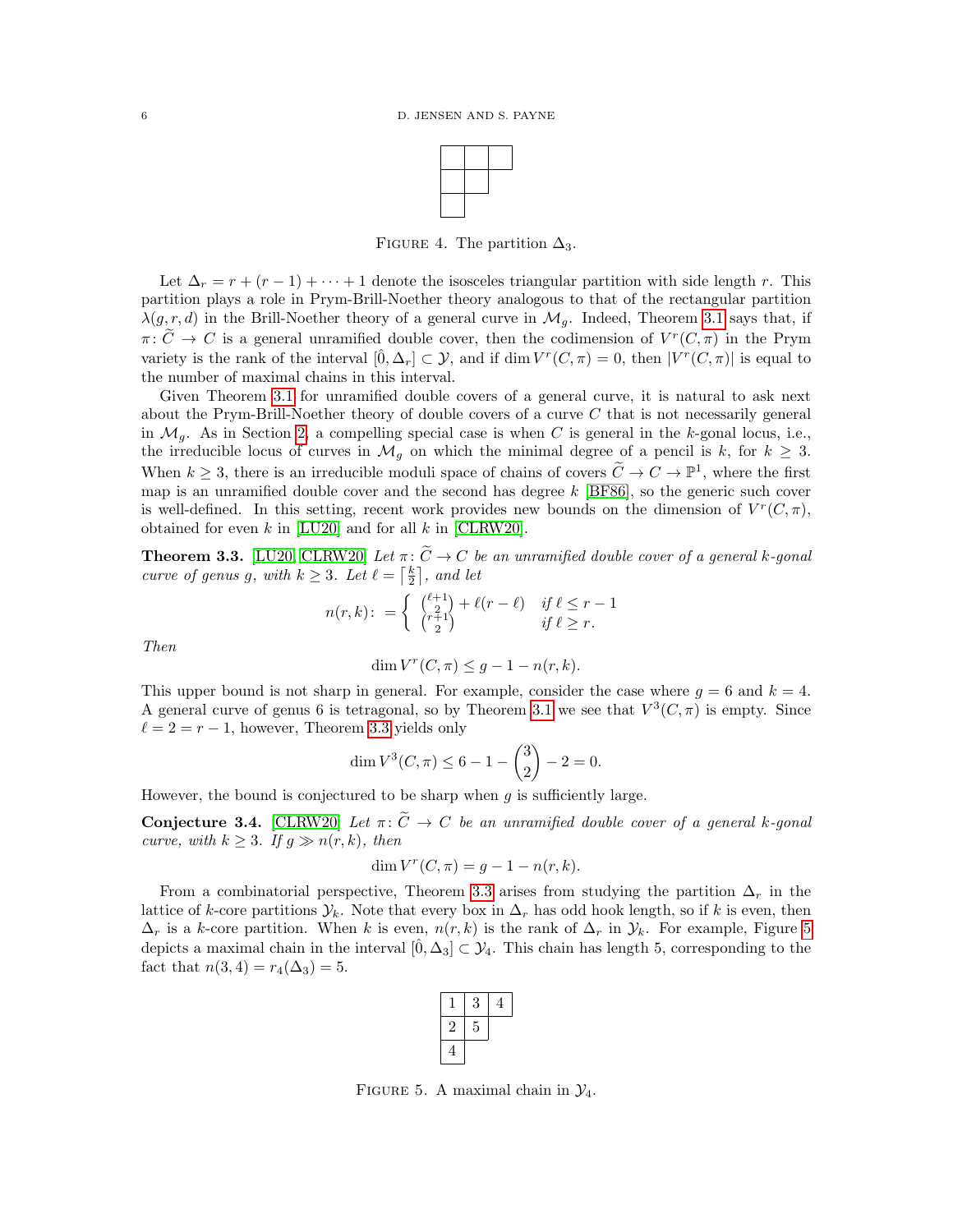A similar result holds when k is odd, but because  $\Delta_r$  is not a k-core in this case, it requires the language of displacement tableaux from  $[PH17]$ . A tableau t is said to be a k-uniform displacement tableau if, whenever  $t(x, y) = t(x', y')$ , we have  $x - y \equiv x' - y' \pmod{k}$ . The value  $n(r, k)$  is equal to the minimum number of symbols in a k-uniform displacement tableau on  $\Delta_r$ .

Theorem [3.3](#page-5-0) is proven via tropical methods. In [\[LU20\]](#page-9-21), Len and Ulirsch show that the skeleton of a Prym variety is the Prym variety of the skeleton. They then construct an explicit double cover  $\varphi: \Gamma \to \Gamma$  of tropical curves, which they call the k-gonal uniform folded chain of loops, and study the tropical Prym-Brill-Noether variety  $V^r(\Gamma, \varphi)$ . These ideas are developed further in [\[CLRW20\]](#page-8-11), which establishes not only the dimension bound above, but also various topological properties.

<span id="page-6-0"></span>**Theorem 3.5.** [\[CLRW20\]](#page-8-11) Let  $\varphi: \widetilde{\Gamma} \to \Gamma$  be a k-gonal uniform folded chain of loops. Then the tropical Prym-Brill-Noether variety  $V^r(\Gamma, \varphi)$  has pure dimension  $g - 1 - n(r, k)$  and, when this dimension is positive, it is connected in codimension one.

Tropicalizations of irreducible varieties are of pure dimension and connected through codimension 1 [\[CP12\]](#page-8-12), so Theorem [3.5](#page-6-0) points suggestively toward analogs of parts (1) and (3) of Theorem [1.2.](#page-0-0)

Many open questions remain about the Prym-Brill-Noether variety  $V^r(C, \pi)$ , where  $\pi: \widetilde{C} \to C$ is an unramified double cover of a general k-gonal curve.

**Problem 3.6.** Let  $\pi: \widetilde{C} \to C$  be an unramified double cover of a general k-gonal curve, with  $k \geq 3$ .

- (1) What is dim  $V^r(C, \pi)$ ?
- (2) Is the locally closed variety  $V^r(C, \pi) \setminus V^{r+2}(C, \pi)$  smooth?
- (3) If dim  $V^r(C, \pi) \geq 1$ , is  $V^r(C, \pi)$  irreducible?
- (4) When dim  $V^r(C, \pi) = 0$ , what is  $|V^r(C, \pi)|$ ?
- (5) When dim  $V^r(C, \pi) = 0$ , what is the action of monodromy?

One might reasonably approach such problems starting from [\[CLRW20\]](#page-8-11) via tropical lifting, as in [\[CJP15\]](#page-8-13), or via log deformation theory, as in [\[JR21\]](#page-9-15). Alternatively, one could look for analogous statements about limit linear series on a double cover of a k-gonal chain of elliptic curves by a folded chain of elliptic curves, and identify which of these are limits of line bundles in the Prym-Brill-Noether locus of a degenerating family of covers, as was done in [\[LLV20\]](#page-9-18) for the Hurwitz-Brill-Noether theory.

## 4. Multiplication Maps and Maximal Rank Results

A linear series of rank r on a curve C is a pair  $(L, V)$ , where L is a line bundle on C and  $V \subseteq H^0(C, L)$  is a vector subspace of dimension  $r + 1$ . By Theorem [1.2,](#page-0-0) when  $\rho(g, r, d) \geq 0$ , the universal space  $G_d^r$  of linear series of degree d and rank r has a unique irreducible component that dominates  $\mathcal{M}_q$ . In other words, there is a well-defined generic linear series on the generic curve of genus g. Natural directions for further study therefore include the syzygies of this generic linear series, and the geometry of the locus of linear series with special syzygies.

The most basic syzygies to consider in this context are the kernels of the multiplication maps from symmetric powers of a linear series to global sections of tensor powers of the underlying line bundle. Recall that a map between finite dimensional vector spaces has maximal rank if it is either injective or surjective. Harris popularized the Maximal Rank Conjecture, i.e., the prediction that the multiplication maps for the general linear series on the generic curve should have maximal rank [\[Har82\]](#page-9-22). This is now a theorem of E. Larson.

<span id="page-6-1"></span>**Theorem 4.1** ([\[Lar17\]](#page-9-23)). Suppose C is general and  $V \subset H^0(C, L)$  is a general linear series of given degree and rank. Then the multiplication maps

$$
\mu_m: \operatorname{Sym}^m V \to H^0(C, L^{\otimes m})
$$

have maximal rank for all m.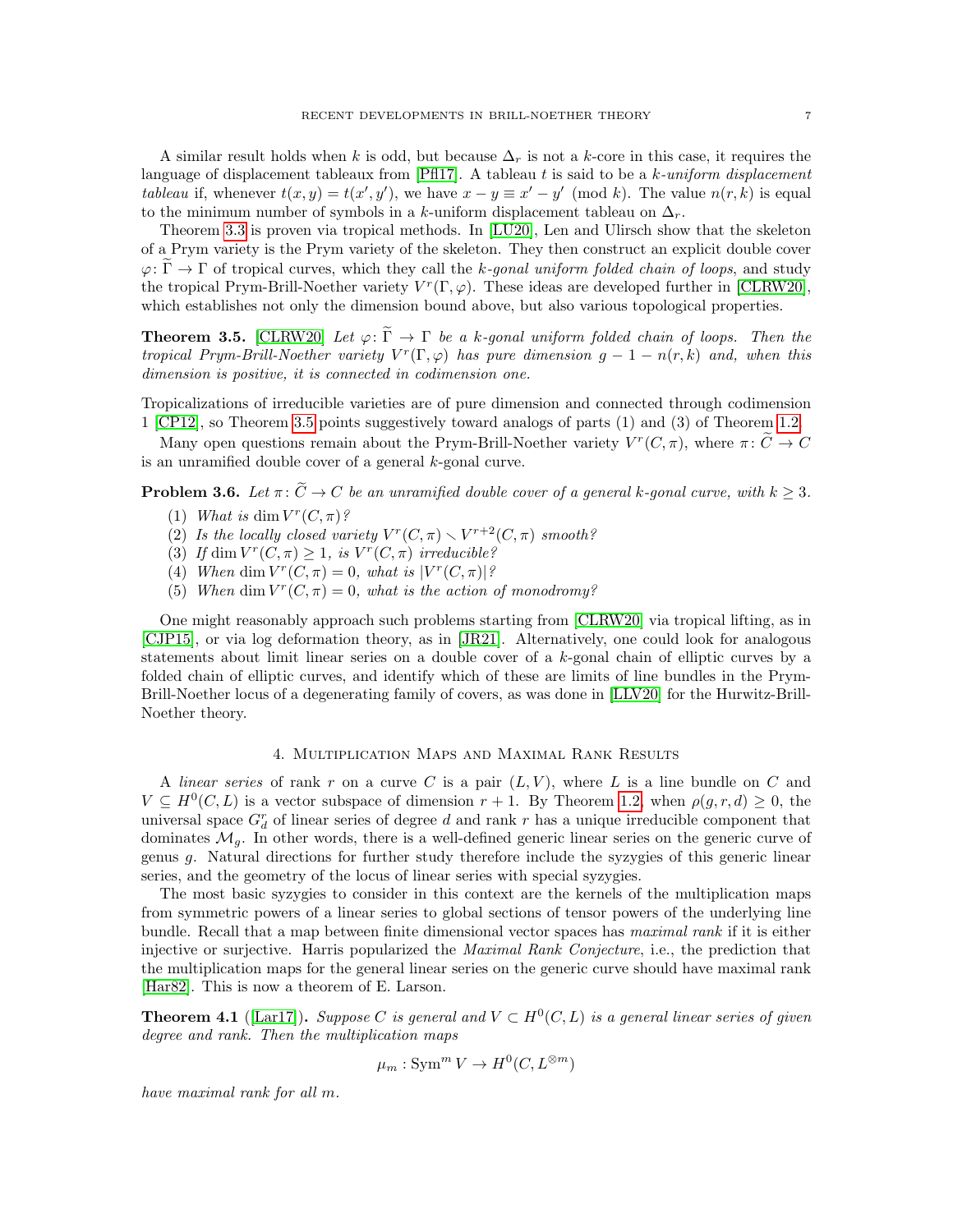The proof of this theorem relies on an elaborate induction involving interpolation for vector bundles [\[ALY19\]](#page-8-14) and an analogous statement for hyperplane sections of the general curve of genus g and degree d in  $\mathbb{P}^r$  [\[Lar20\]](#page-9-24). It also uses novel degeneration techniques that surpass what was previously achieved using embedded methods `a la Hirschowitz-Horace [\[Hir85\]](#page-9-25), in part by exploiting properties of the Kontsevich moduli space of stable maps. The essential ingredients span more than a half-dozen articles, some of which remain unpublished, as does the final paper completing the proof. For a short and helpful overview of this work, see [\[Lar18\]](#page-9-26).

When  $\rho(q, r, d) = 0$ , Theorems [1.2](#page-0-0) and [4.1](#page-6-1) together imply that every linear series of degree d and rank r on a general curve has multiplication maps of maximal rank for all m. When  $\rho(g, r, d)$ is positive, other natural questions arise about the geometry of the locus in  $G_d^r(C)$ , for a general curve C, where a given multiplication map fails to have maximal rank. In this direction, Aprodu and Farkas proposed a Strong Maximal Rank Conjecture that predicts the codimension of the locus in  $G_d^r(C)$  where  $\mu_m$  fails to have maximal rank, when C is general, for suitable parameters  $g, r, d, m$ .

Conjecture 4.2 ([\[AF11\]](#page-8-15)). Fix integers  $g, r, d \ge 1$  such that  $0 \le \rho(g, r, d) < r - 2$ , and fix  $m \ge 2$ . Let C be a general curve in  $\mathcal{M}_q$ . Then the determinantal variety

 $\{(L, V) \in G_d^r(C) \mid \mu_m: \text{Sym}^m V \to H^0(C, L^{\otimes m}) \text{ fails to have maximal rank }\}$ 

is of the expected dimension

$$
\rho(g, r, d) - 1 - \left| \binom{r + m}{m} - (2d + 1 - g) \right|,
$$

where, by convention, the locus is empty when the expected dimension is negative.

One motivation for pursuing this conjecture is that the images of the loci of pairs  $(C, L)$  for which  $\mu_m$  fails to have maximal rank are candidates for interesting effective cycles in the coarse moduli space  $M<sub>g</sub>$ . When these syzygytic loci are of the expected dimension, their classes can sometimes be computed via intersection theory and computations with test curves. For instance, the counterexamples to the Slope Conjecture in [\[FP05,](#page-9-27) [Far09\]](#page-9-28) are instances of such syzygytic loci that happen to be effective divisors outside the cone spanned by previously known effective divisors.

The cases of the Strong Maximal Rank Conjecture where  $\rho(q, r, d) = 0$  follow from Theorem [4.1.](#page-6-1) Only a small selection of other cases are known; these include the non-special cases where  $r = d-g$ , [\[AF11,](#page-8-15) Proposition 5.7], and the cases where  $m = 2$  and  $d \leq g + 1$  [\[TiB03\]](#page-10-3). Note that, for  $m = 2$ , and for each fixed r, there are only finitely many other cases to consider. The cases where  $m = 2$ and  $r = 4$  are discussed in [\[AF11,](#page-8-15) Remark 5.6].

Farkas and the authors recently proved a few new cases of the Strong Maximal Rank Conjecture for  $m = 2$ , starting with  $(g, r, d) = (22, 6, 25)$  and  $(23, 6, 26)$ . In these cases, every linear series of the given parameters on a general curve C of genus g is complete, so  $W_d^r(C) = G_d^r(C)$ , and the expected dimension of the locus where the multiplication map fails to have maximal rank is negative.

<span id="page-7-0"></span>**Theorem 4.3** ([\[FJP20\]](#page-9-29)). Let  $g = 22$  or 23. For a general curve C in  $\mathcal{M}_g$ , the multiplication map

$$
\mu_2\colon \operatorname{Sym}^2 H^0(C, L) \to H^0(C, L^{\otimes 2})
$$

is injective for all line bundles  $L \in W_{g+3}^6(C)$ .

Once again, the syzygytic loci obtained as images of pairs  $(C, L)$  where the multiplication map fails to be injective turn out to be effective divisors of smaller slope than any previously known effective divisors on  $\overline{M}_{22}$  and  $\overline{M}_{23}$ , respectively. Moreover, the slopes are small enough to conclude that these moduli spaces are of general type.

**Theorem 4.4** ([\[FJP20\]](#page-9-29)). The moduli space of curves  $\overline{M}_q$  is of general type for  $g \geq 22$ .

This improves the bound of  $q \ge 24$  proved decades ago by Harris, Mumford, and Eisenbud [\[HM82,](#page-9-30) [Har84,](#page-9-31) [EH87b\]](#page-9-32); they used Theorem [1.2](#page-0-0) to construct the requisite divisors of small slope in those cases. The case  $g = 22$  also disproves the conjecture of Eisenbud and Harris that  $\overline{M}_g$  should be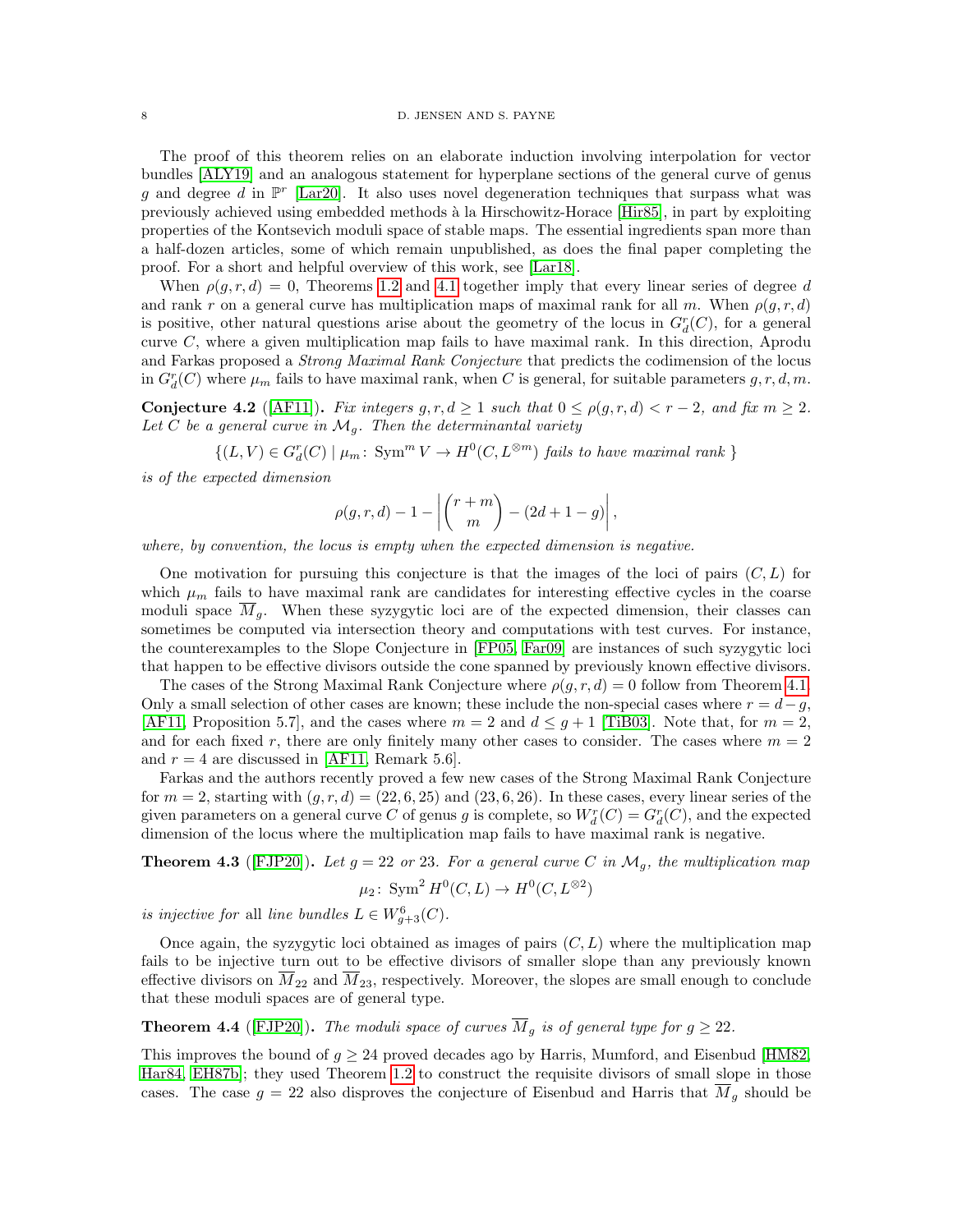uniruled for  $g < 23$  [\[EH89\]](#page-9-33). The Kodaira dimensions and uniruledness of  $\overline{M}_g$  for  $17 \le g \le 21$ remain open problems.

Farkas and the authors also applied the techniques from [\[FJP20\]](#page-9-29), with some small but important improvements, to prove the Strong Maximal Rank Conjecture for  $m = 2$  and  $(q, r, d) = (13, 5, 16)$ , and thereby construct divisors of small slope on  $\overline{M}_{13}$ .

**Theorem 4.5** ([\[FJP21\]](#page-9-34)). For a general curve C in  $\mathcal{M}_{13}$ , the multiplication map

$$
\mu_2\colon \operatorname{Sym}^2 H^0(C, L) \to H^0(C, L^{\otimes 2})
$$

is surjective for all line bundles  $L \in W^5_{16}(C)$ .

The closure of the locus of Brill-Noether general curves of genus 13 with at least one  $L \in W_{16}^5$ such that  $\mu_2$  is not surjective supports an effective divisor in  $\overline{M}_g$ . This is the first known effective divisor on a moduli space  $\overline{M}_g$  for  $g \ge 10$  with slope less than  $6 + 10/g$ ; it had previously been believed that such divisors may not exist [\[CFM13\]](#page-8-16). The class of this divisor is used to compute the class of yet another divisor of even smaller slope, the non-abelian Brill-Noether divisor, which is used to show that the Prym moduli space  $\overline{\mathcal{R}}_{13}$  is of general type; 13 is now the smallest g for which  $\mathcal{R}_q$  is known to be of general type.

This survey is far from exhaustive, and highlights only a portion of the recent results in this active area. It inevitably reflects the biases and limitations of the authors. We hope the references provided will be a useful starting point for those who wish to learn more.

## **REFERENCES**

- <span id="page-8-1"></span>[ABFS16] E. Arbarello, A. Bruno, G. Farkas, and G. Saccà. Explicit Brill-Noether-Petri general curves. Comment. Math. Helv., 91(3):477–491, 2016.
- <span id="page-8-2"></span>[ACT21] D. Anderson, L. Chen, and N. Tarasca. K-classes of Brill-Noether loci and a determinantal formula. International Mathematics Research Notices, 2021.
- <span id="page-8-15"></span>[AF11] M. Aprodu and G. Farkas. Koszul cohomology and applications to moduli. In D. Ellwood and E. Previato, editors, Grassmannians, moduli spaces, and vector bundles. CMI/AMS, 2011.
- <span id="page-8-14"></span>[ALY19] A. Atanasov, E. Larson, and D. Yang. Interpolation for normal bundles of general curves. Mem. Amer. Math. Soc., 257(1234):v+105, 2019.
- <span id="page-8-9"></span>[Ber87] A. Bertram. An existence theorem for Prym special divisors. Invent. Math., 90(3):669–671, 1987.
- <span id="page-8-10"></span>[BF86] R. Biggers and M. Fried. Irreducibility of moduli spaces of cyclic unramified covers of genus g curves. Trans. Amer. Math. Soc., 295(1):59–70, 1986.
- <span id="page-8-5"></span>[BK96] E. Ballico and C. Keem. On linear series on general k-gonal projective curves. Proc. Amer. Math. Soc., 124(1):7–9, 1996.
- <span id="page-8-0"></span>[BN74] V. Brill and M. Noether. Ueber die algebraischen Functionen und ihre Anwendung in der Geometrie. Mathematische Annalen, 7:269–310, 1874.
- <span id="page-8-3"></span>[CDPR12] F. Cools, J. Draisma, S. Payne, and E. Robeva. A tropical proof of the Brill-Noether theorem. Adv. Math., 230(2):759–776, 2012.
- <span id="page-8-16"></span>[CFM13] D. Chen, G. Farkas, and I. Morrison. Effective divisors on moduli spaces of curves and abelian varieties. In A celebration of algebraic geometry, volume 18 of Clay Math. Proc., pages 131–169. Amer. Math. Soc., Providence, RI, 2013.
- <span id="page-8-7"></span>[CJ19] K. Cook-Powell and D. Jensen. Components of Brill-Noether loci for curves with fixed gonality. Preprint, arXiv:1907.08366, 2019.
- <span id="page-8-8"></span>[CJ20] K. Cook-Powell and D. Jensen. Tropical methods in Hurwitz-Brill-Noether theory. Preprint, arXiv:2007.13877v1, 2020.
- <span id="page-8-13"></span>[CJP15] D. Cartwright, D. Jensen, and S. Payne. Lifting divisors on a generic chain of loops. Canad. Math. Bull., 58(2):250–262, 2015.
- <span id="page-8-4"></span>[Cli78] W. Clifford. On the classification of loci. Philosophical Transactions of the Royal Society of London, 169:663–681, 1878.
- <span id="page-8-11"></span>[CLRW20] S. Creech, Y. Len, C. Ritter, and D. Wu. Prym-Brill-Noether loci of special curves. Preprint, arXiv:1912.02863v2, 2020.
- <span id="page-8-6"></span>[CM99] M. Coppens and G. Martens. Linear series on a general k-gonal curve. Abhandlungen aus dem Mathematischen Seminar der Universität Hamburg, 69:347, 1999.
- <span id="page-8-12"></span>[CP12] D. Cartwright and S. Payne. Connectivity of tropicalizations. Math. Res. Lett., 19(5):1089–1095, 2012.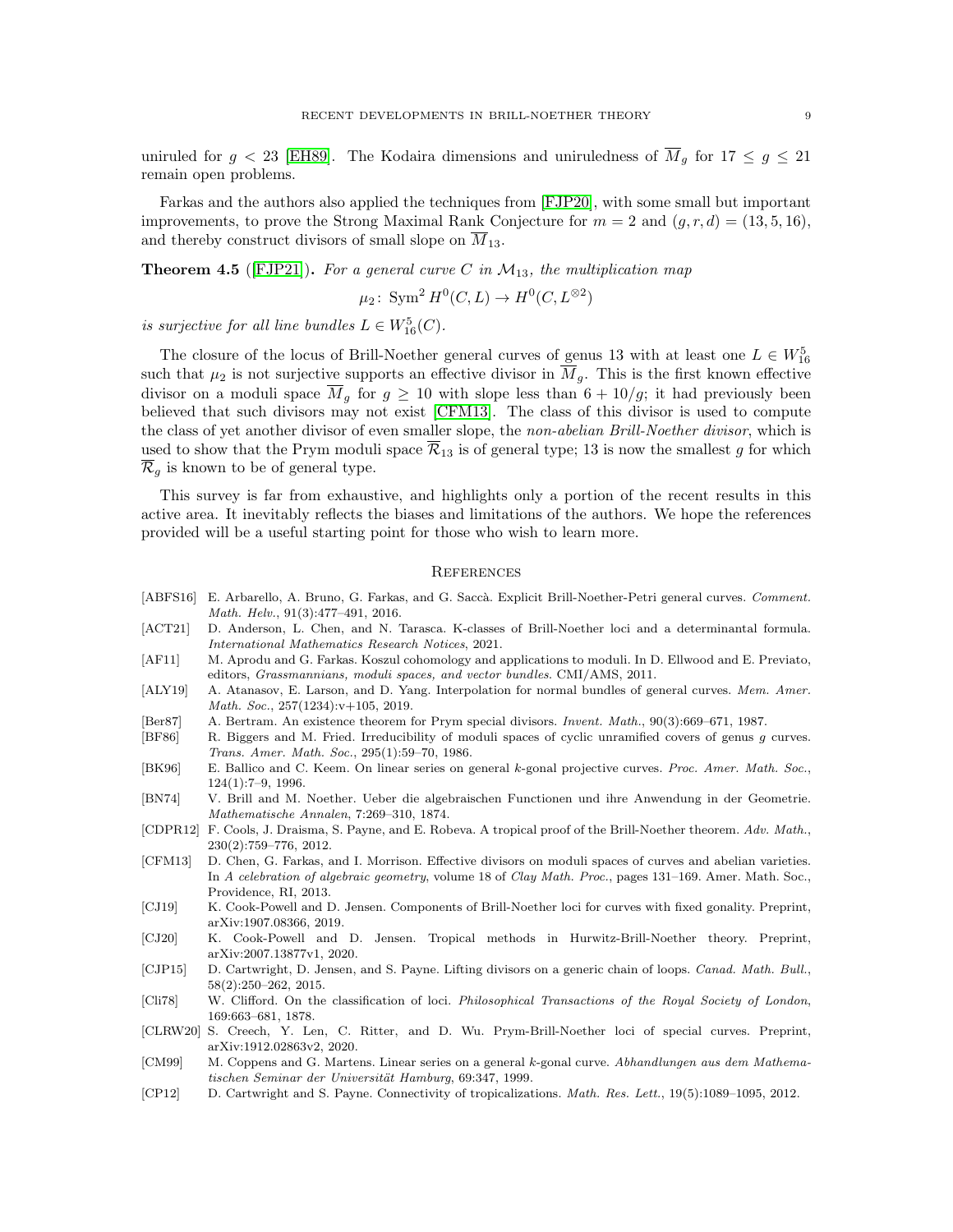- <span id="page-9-7"></span>[CP21] M. Chan and N. Pflueger. Euler characteristics of Brill-Noether varieties. Trans. Amer. Math. Soc., 374(3):1513–1533, 2021.
- <span id="page-9-20"></span>[DCP95] C. De Concini and P. Pragacz. On the class of Brill-Noether loci for Prym varieties. Math. Ann., 302(4):687–697, 1995.
- <span id="page-9-19"></span>[Deb00] O. Debarre. Théorèmes de Lefschetz pour les lieux de dégénérescence. Bull. Soc. Math. France, 128(2):283– 308, 2000.
- <span id="page-9-8"></span>[EH83a] D. Eisenbud and J. Harris. Divisors on general curves and cuspidal rational curves. Invent. Math., 74(3):371–418, 1983.
- <span id="page-9-9"></span>[EH83b] D. Eisenbud and J. Harris. A simpler proof of the Gieseker-Petri theorem on special divisors. Invent. Math., 74(2):269–280, 1983.
- <span id="page-9-5"></span>[EH87a] D. Eisenbud and J. Harris. Irreducibility and monodromy of some families of linear series. Ann. Sci. Ecole Norm. Sup. (4), 20(1):65–87, 1987.
- <span id="page-9-32"></span>[EH87b] D. Eisenbud and J. Harris. The Kodaira dimension of the moduli space of curves of genus ≥ 23. Invent. Math., 90(2):359–387, 1987.
- <span id="page-9-33"></span>[EH89] D. Eisenbud and J. Harris. Progress in the theory of complex algebraic curves. Bull. Amer. Math. Soc.  $(N.S.), 21(2):205-232, 1989.$
- <span id="page-9-28"></span>[Far09] G. Farkas. Koszul divisors on moduli spaces of curves. Amer. J. Math., 131(3):819–867, 2009.
- <span id="page-9-29"></span>[FJP20] G. Farkas, D. Jensen, and S. Payne. The Kodaira dimensions of M<sup>22</sup> and M23. Preprint, arXiv:2005.00622v1, 2020.
- <span id="page-9-34"></span>[FJP21] G. Farkas, D. Jensen, and S. Payne. The non-abelian Brill-Noether divisor on  $\overline{\mathcal{M}}_{13}$  and the Kodaira dimension of  $\overline{\mathcal{R}}_{13}$ . Preprint, arXiv:2110.09553, 2021.
- <span id="page-9-2"></span>[FL81] W. Fulton and R. Lazarsfeld. On the connectedness of degeneracy loci and special divisors. Acta Math., 146(3-4):271–283, 1981.
- <span id="page-9-27"></span>[FP05] G. Farkas and M. Popa. Effective divisors on  $\overline{\mathcal{M}}_q$ , curves on K3 surfaces, and the slope conjecture. J. Algebraic Geom., 14(2):241–267, 2005.
- <span id="page-9-12"></span>[Ful69] W. Fulton. Hurwitz schemes and irreducibility of moduli of algebraic curves. Ann. of Math. (2), 90:542– 575, 1969.
- <span id="page-9-0"></span>[GH80] P. Griffiths and J. Harris. On the variety of special linear systems on a general algebraic curve. Duke Math. J., 47(1):233–272, 1980.
- <span id="page-9-1"></span>[Gie82] D. Gieseker. Stable curves and special divisors: Petri's conjecture. Invent. Math., 66(2):251–275, 1982.

<span id="page-9-22"></span>[Har82] J. Harris. Curves in projective space, volume 85 of Séminaire de Mathématiques Supérieures. Presses de l'Université de Montréal, Montreal, Que., 1982. With the collaboration of David Eisenbud.

- <span id="page-9-31"></span>[Har84] J. Harris. On the Kodaira dimension of the moduli space of curves. II. The even-genus case. Invent. Math., 75(3):437–466, 1984.
- <span id="page-9-25"></span>[Hir85] A. Hirschowitz. La méthode d'Horace pour l'interpolation à plusieurs variables. Manuscripta Math., 50:337–388, 1985.
- <span id="page-9-30"></span>[HM82] J. Harris and D. Mumford. On the Kodaira dimension of the moduli space of curves. Invent. Math.,  $67(1):23-88$ , 1982. With an appendix by William Fulton.
- <span id="page-9-11"></span>[JP14] D. Jensen and S. Payne. Tropical independence I: Shapes of divisors and a proof of the Gieseker-Petri theorem. Algebra Number Theory, 8(9):2043–2066, 2014.
- <span id="page-9-15"></span>[JR21] D. Jensen and D. Ranganathan. Brill-Noether theory for curves of a fixed gonality. Forum Math. Pi, 9:e1, 33, 2021.
- <span id="page-9-3"></span>[Kem71] G. Kempf. Schubert methods with an application to algebraic curves. Publ. Math. Centrum, 1971.
- <span id="page-9-4"></span>[KL72] S. Kleiman and D. Laksov. On the existence of special divisors. Amer. J. Math., 94:431–436, 1972.
- <span id="page-9-23"></span>[Lar17] E. Larson. The maximal rank conjecture. Preprint, arXiv:1711.04906, 2017.
- <span id="page-9-26"></span>[Lar18] E. Larson. Degenerations of curves in projective space and the maximal rank conjecture. Preprint, arXiv:1809.05980, 2018.
- <span id="page-9-24"></span>[Lar20] E. Larson. The maximal rank conjecture for sections of curves. J. Algebra, 555:223–245, 2020.
- <span id="page-9-16"></span>[Lar21] H. Larson. A refined Brill-Noether theory over Hurwitz spaces. Invent. Math., 224(3):767–790, 2021.
- <span id="page-9-6"></span>[Laz86] R. Lazarsfeld. Brill-Noether-Petri without degenerations. J. Differential Geom., 23(3):299–307, 1986.
- <span id="page-9-17"></span>[LLM+14] T. Lam, L. Lapointe, J. Morse, A. Schilling, M. Shimozono, and M. Zabrocki. k-Schur functions and affine Schubert calculus, volume 33 of Fields Institute Monographs. Springer, New York; Fields Institute for Research in Mathematical Sciences, Toronto, ON, 2014.
- <span id="page-9-18"></span>[LLV20] E. Larson, H. Larson, and I. Vogt. Global Brill-Noether theory over the Hurwitz space. Preprint, arXiv:2008.10765, 2020.
- <span id="page-9-21"></span>[LU20] Y. Len and M. Ulirsch. Skeletons of Prym varieties and Brill-Noether theory. Preprint, arXiv:1902.09410v2, 2020.
- <span id="page-9-13"></span>[Mar46] A. Maroni. Le serie lineari speciali sulle curve trigonali. Ann. Mat. Pura Appl. (4), 25:343–354, 1946.
- <span id="page-9-14"></span>[Mar96] G. Martens. On curves of odd gonality. Arch. Math. (Basel), 67(1):80–88, 1996.
- <span id="page-9-10"></span>[Oss14] B. Osserman. A simple characteristic-free proof of the Brill-Noether theorem. Bull. Braz. Math. Soc.  $(N.S.), 45(4):807-818, 2014.$